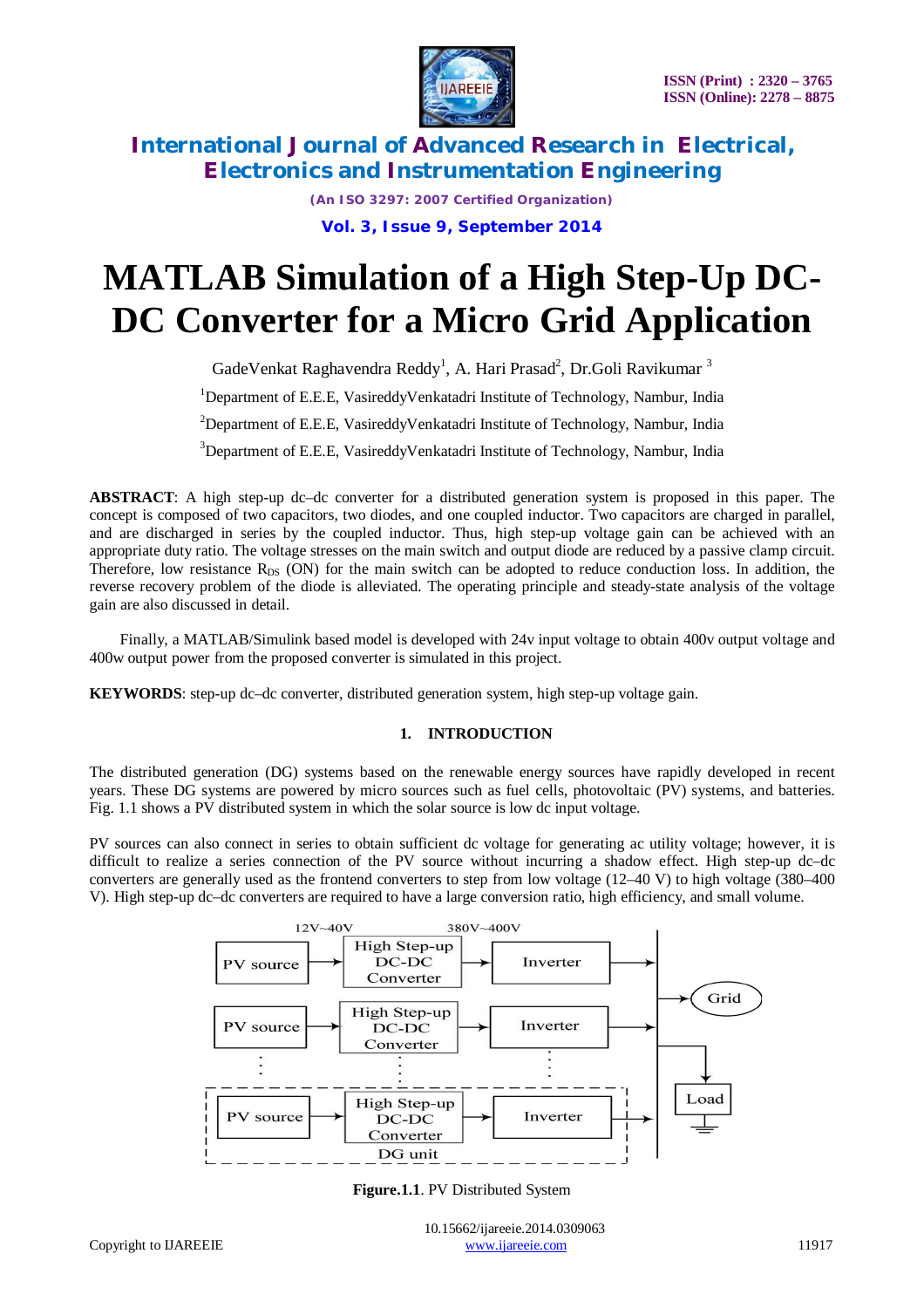

*(An ISO 3297: 2007 Certified Organization)*

### **Vol. 3, Issue 9, September 2014**

Distributed energy resource (DER) systems are small-scale power generation technologies (typically in the range of 3 kW to 10,000 kW) used to provide an alternative to or an enhancement of the traditional electric power system. The usual problems with distributed generators are their high costs.

#### **II. PROPOSED CONVERTER**

This Proposed Converter has a high efficiency, high step-up voltage gain, and clamp-mode converter. The proposed converter adds two pairs of additional capacitors and diodes to achieve high step-up voltage gain. The coupled inductor is used as both a forward and flyback type; thus, the two capacitors can be charged in parallel and discharged in series via the coupled inductor. The transit current does not flow through the main switch compared with earlier studies. Thus, the proposed converter has low conduction loss. Additionally, this converter allows significant weight and volume reduction compared with other converters. Another benefit is that the voltage stresses on the main switch and output diode are reduced. However, the leakage inductor of the coupled inductor may cause high power loss and voltage spike. Thus, a passive clamping circuit is needed to recycle the leakage-inductor energy of the coupled inductor and to clamp the voltage across the main switch. The reverse-recovery problems in the diodes are alleviated, and thus, high efficiency can be achieved.



**Figure.1**. Circuit Configuration of the proposed converter

#### **2.1 Operation**

This converter consists of dc input voltage *V*in , power switch *S*, coupled inductors *Np* and *Ns* , one clamp diode *D*1, clamp capacitor *C*1 , two blocking capacitors *C*2 and *C*3 , two blocking

diodes *D*2 and *D*3 , output diode *Do* , and output capacitor *Co* . The coupled inductor is modeled as the magnetizing inductor *Lm* and leakage inductor *Lk* .

To simplify the circuit analysis, the following conditions are assumed.

1) Capacitors *C*2 , *C*3 , and *Co* are large enough that *Vc2*, *Vc*3 , and *Vo* are considered to be constant in one switching period.

2) The power MOSFET and diodes are treated as ideal, but the parasitic capacitor of the power switch is considered.

3) The coupling coefficient of coupled inductor *k* is equal to *Lm*/(*Lm*+*Lk* ) and the turns ratio of coupled inductor *n* is equal to *Ns* /*Np.*

#### **2.2Continuous-Conduction Mode (CCM) Operation**

In CCM operation, there are six operating modes in one switching period of the proposed converter. The operating modes are described as follows.

**Mode I [t0 , t1 ]:** During this time interval, *S* is turned on. Diodes *D*1, *D*2, and *D*3 are turned off and *Do* is turned on. The current-flow path is shown in Fig.2. The primary-side current of the coupled inductor *iLk* is increased linearly. The magnetizing inductor  $Lm$  stores its energy from dc source Vin. Due to the leakage inductor  $Lk$ , the secondary-side current of the coupled inductor  $i<sub>s</sub>$  is decreased linearly. The voltage across the secondary side winding of the coupled inductor *VL* 2 , and blocking voltages *Vc*2 and *Vc*3 are connected in series to charge the output capacitor *Co* and to provide the energy to the load *R*. When the current *is* becomes zero, dc source *V*in begins to charge capacitors *C*2 and *C*3 via the coupled inductor. When *iLk* is equal to *iLm* at  $t = t_1$ , this operating mode ends.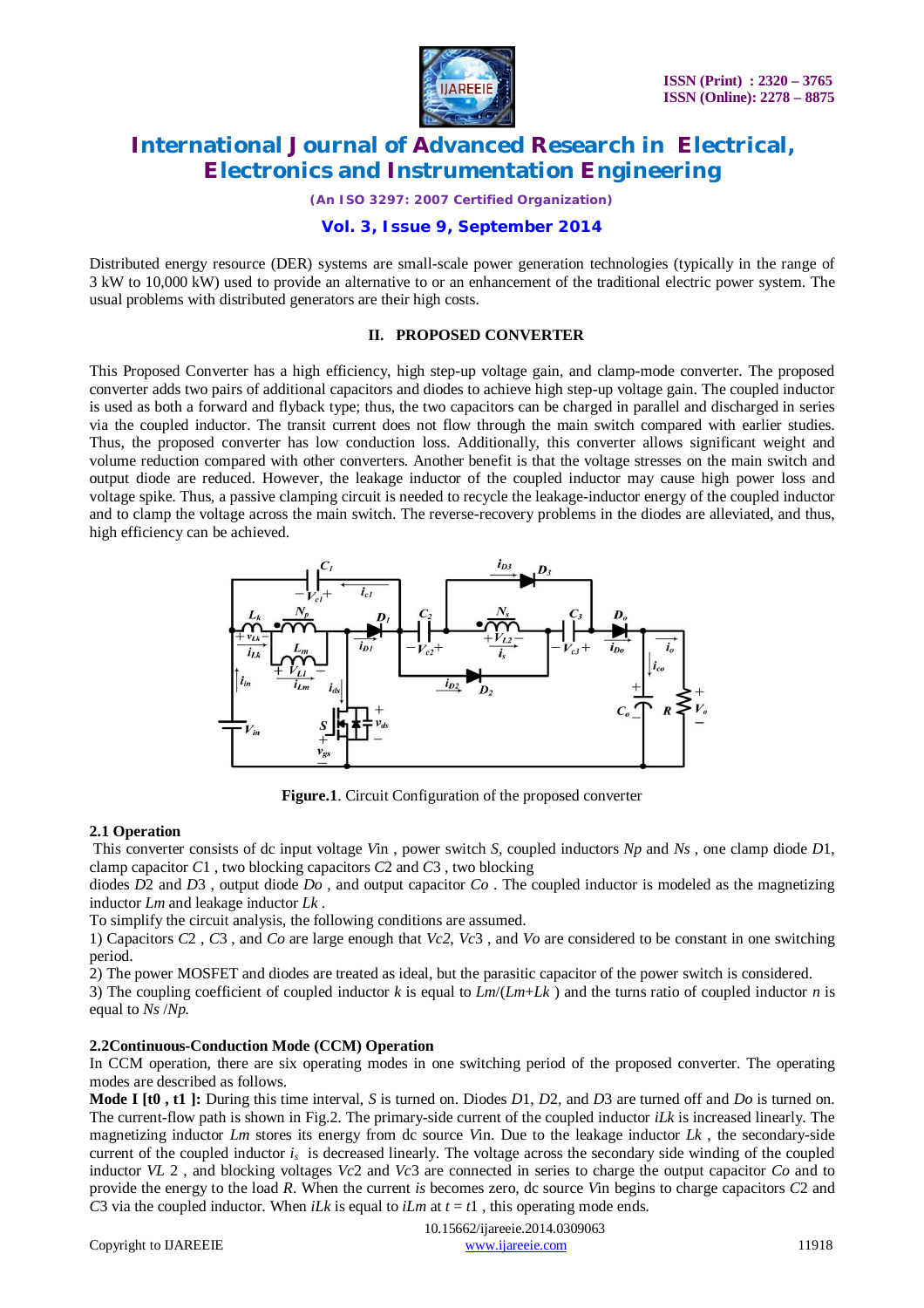

*(An ISO 3297: 2007 Certified Organization)*

**Vol. 3, Issue 9, September 2014**



**Figure.2**. Current flowing path of proposed converter CCM Mode I operation.

**Mode II [t1 , t2 ]:** During this time interval, *S* is still turned on. Diodes *D*1 and *Do* are turned off, and *D*2 and *D*3 are turned on. The current-flow path is shown in Fig. 3. The magnetizing inductor *Lm* is stored energy from dc source *V*in . Some of the energy from dc source *V*in transfers to the secondary side of the coupled inductor to charge the capacitors *C*2 and *C*3. Voltages *Vc*2 and *Vc*3 are approximately equal to *nV*in . Output capacitor *Co* provides the energy to load *R*. This operating mode ends when switch *S* is turned off at  $t = t^2$ .



**Figure.3**. Current flowing path of proposed converter CCM Mode II operation.

**Mode III [t2 , t3 ]:** During this time interval, *S* is turned off. Diodes *D*1 and *Do* are turned off, and *D*2 and *D*3 are turned on. The current-flow path is shown in Fig. 4. The energies of leakage inductor *Lk* and magnetizing inductor *Lm*  are released to the parasitic capacitor *C*ds of switch *S*. The capacitors *C*2 and *C*3 are still charged by the dc source *V*in via the coupled inductor. The output capacitor *Co* provides energy to load *R*. When the capacitor voltage *V*in+*V*ds is equal to  $Vc1$  at  $t = t3$ , diode  $D1$  conducts and this operating mode ends.



**Figure.4**. Current flowing path of proposed converter CCM Mode III operation.

**Mode IV [t3 , t4 ]:** During this time interval, *S* is turned off. Diodes *D*1 , *D*2 , and *D*3 are turned on and *Do* is turned off. The current-flow path is shown in Fig.5. The energies of leakage inductor *Lk* and magnetizing inductor *Lm* are released to the clamp capacitor *C*1 . Some of the energy stored in *Lm* starts to release to capacitors *C*2 and *C*3 in parallel via the coupled inductor until secondary current *is* equals to zero. Meanwhile, current *iLk* is decreased quickly. Thus, diodes *D*2 and *D*3 are cut off at  $t = t4$ , and this operating mode ends.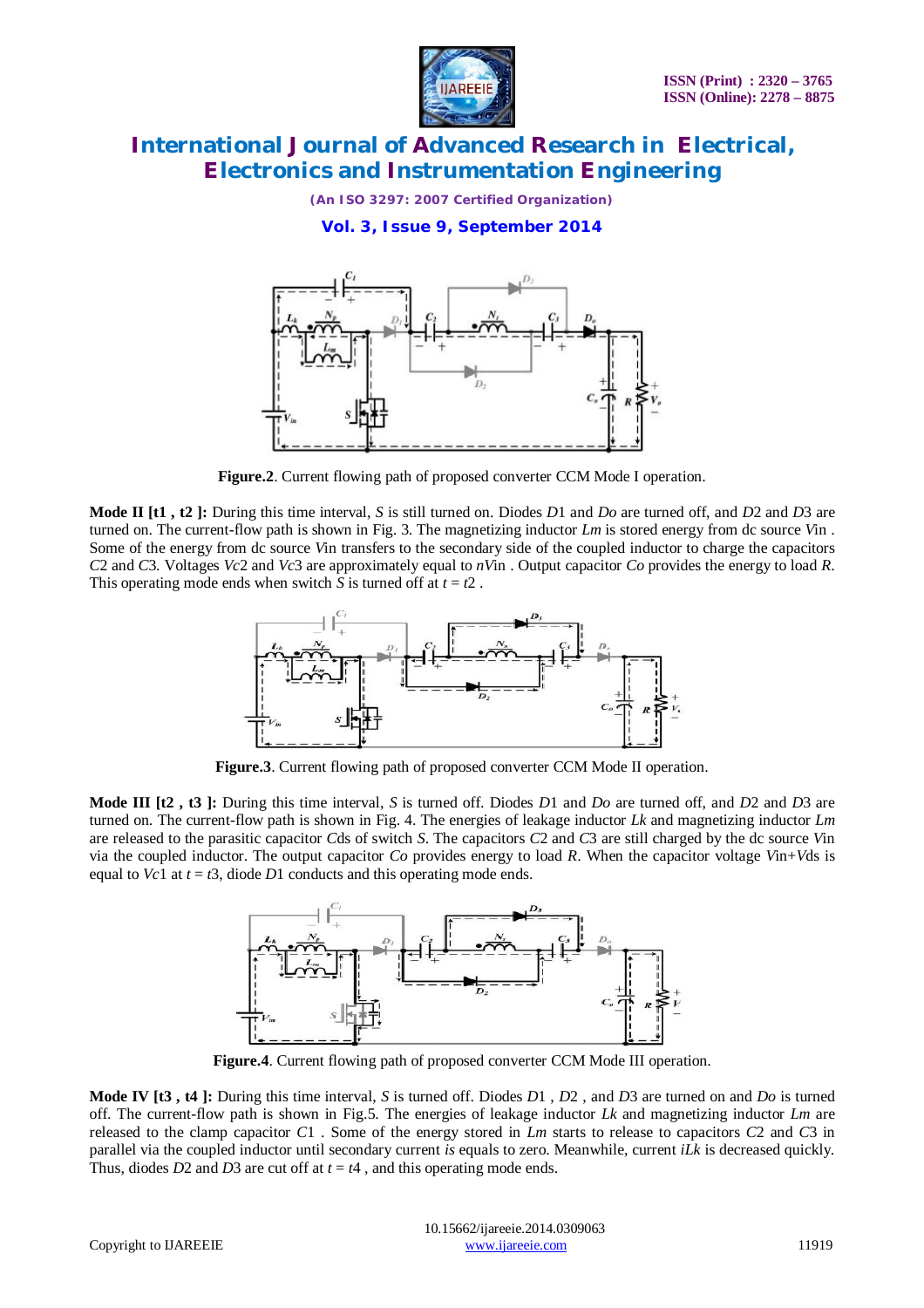

*(An ISO 3297: 2007 Certified Organization)*

**Vol. 3, Issue 9, September 2014**



**Figure.5**. Current flowing path of proposed converter CCM Mode IV operation

*Mode* **V [***t***4 ,** *t***5 ]:** During this time interval, *S* is turned off. Diodes *D*1 and *Do* are turned on, and *D*2 and *D*3 are turned off. The current-flow path is shown in Fig.6. The energies of leakage inductor *Lk* and magnetizing inductor *Lm* are released to the clamp capacitor *C*1 . The primary and secondary windings of the coupled inductor, dc sources *V*in , and capacitors *C*2 and *C*3 are in series to transfer their energies to the output capacitor *Co* and load *R*. This operating mode ends when capacitor *C*1 starts to discharge at  $t = t$ 5.



**Figure.6**. Current flowing path of proposed converter CCM Mode V operation

**Mode VI [t5 , t6 ]:** During this time interval, *S* is still turned off. Diodes *D*1 and *Do* are turned on, and *D*2 and *D*3 are turned off. The current-flow path is shown in Fig.7. The primary-side and secondary-side windings of the coupled inductor, dc sources *V*in , and capacitors, *C*1 , *C*2 , and *C*3 , transfer their energies to the output capacitor *Co* and load *R*. This mode ends at  $t = t6$  when *S* is turned on at the beginning of the next switching period.



**Figure.7**. Current flowing path of proposed converter CCM Mode VI operation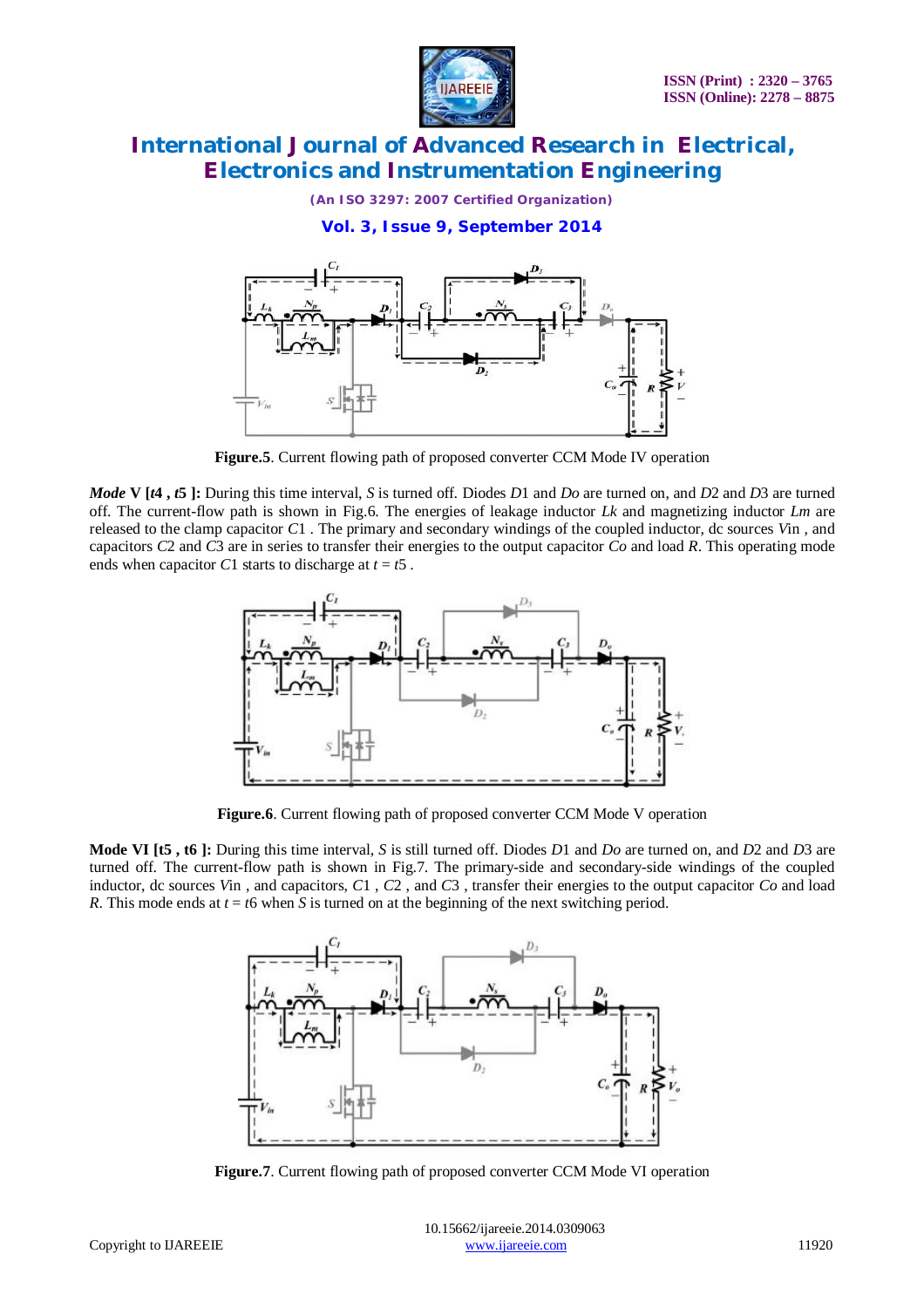



### **Vol. 3, Issue 9, September 2014**



**Figure.8**.Some typical key waveforms of the proposed converter at CCM operation.

#### **2.4 Dis-Continuous Conduction Mode (DCM) Operation**

In order to simplify the analysis for DCM operation, leakage inductor *Lk* of the coupled inductor is neglected. There are three modes in DCM operation. The operating modes are described as follows.

**Mode I [t0 , t1 ]:** During this time interval, *S* is turned on. The current-flow path is shown in Fig.9.The part energy of dc source *V*in transfers to magnetizing inductor *Lm*. Thus, *iLm* is increased linearly. The dc source *V*in also transfers another part energy to charge capacitors *C*2 and *C*3 via the coupled inductor. The energy of the output capacitor *Co* is discharged to load *R*. This mode ends when *S* is turned off at  $t = t1$ .



**Figure.9**. Current flowing path of proposed converter DCM Mode I operation

**Mode II [t1 , t2 ]**: During this time interval, *S* is turned off. The current-flow path is shown in Fig.10. The energy of the magnetizing inductor *Lm* is released to the capacitor *C*1. Similarly, capacitors *C*2 and *C*3 are discharged in a series with dc source *V*in and magnetizing inductor *Lm* to the capacitor *Co* and load *R*. This mode ends when the energy stored in *Lm* is depleted at  $t = t2$ .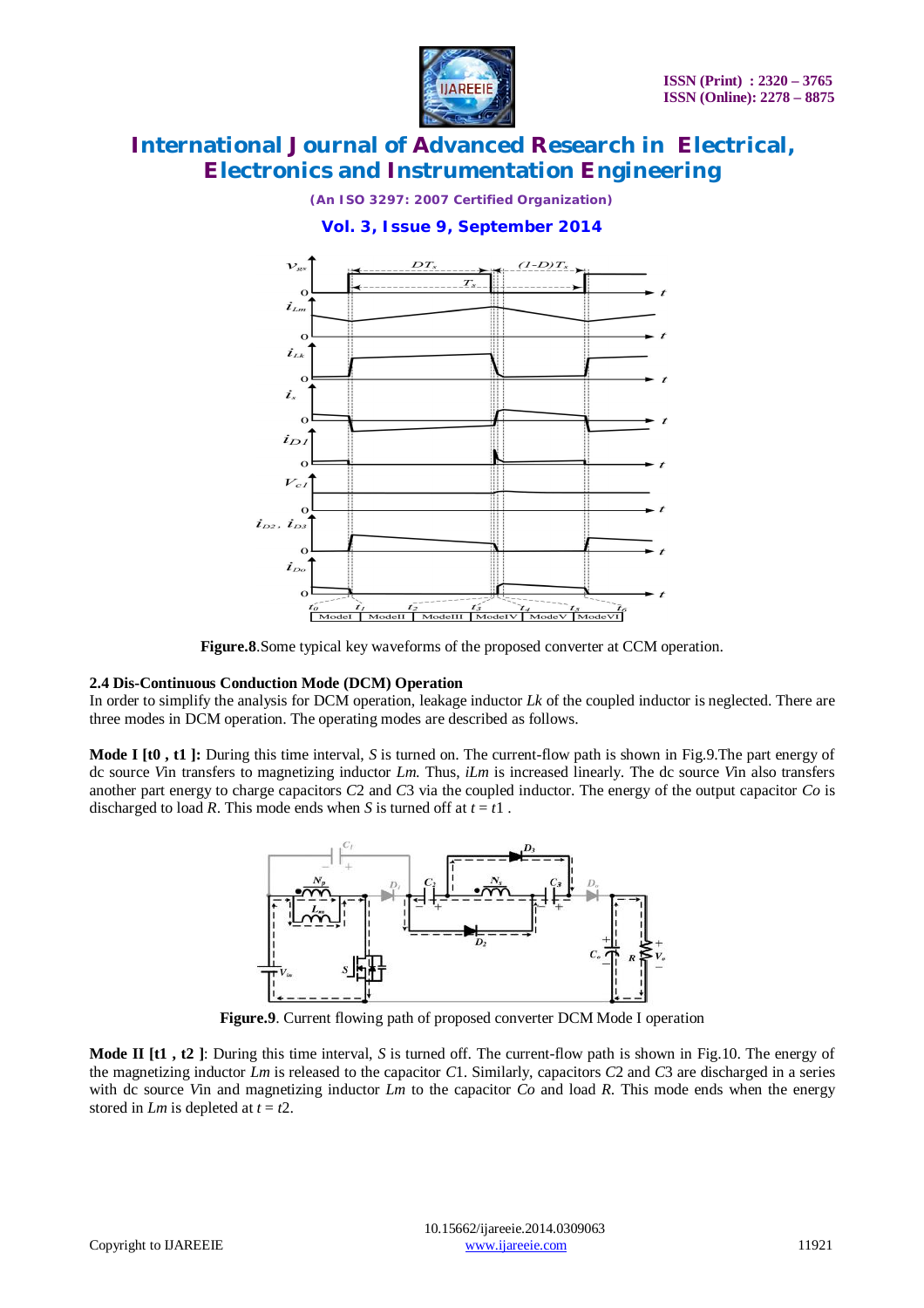

*(An ISO 3297: 2007 Certified Organization)*

**Vol. 3, Issue 9, September 2014**



**Figure.10**. Current flowing path of proposed converter DCM Mode II operation

**Mode III [t2 , t3 ]:** During this time interval, *S* remains turned off. The current-flow path is shown in Fig.11. Since the energy stored in *Lm* is depleted, the energy stored in *Co* is discharged to load *R*. This mode ends when *S* is turned on at  $t = t3$ .



**Figure.11**. Current flowing path of proposed converter DCM Mode III operation



**Figure.12**.Some typical key waveforms of the proposed converter at DCM operation.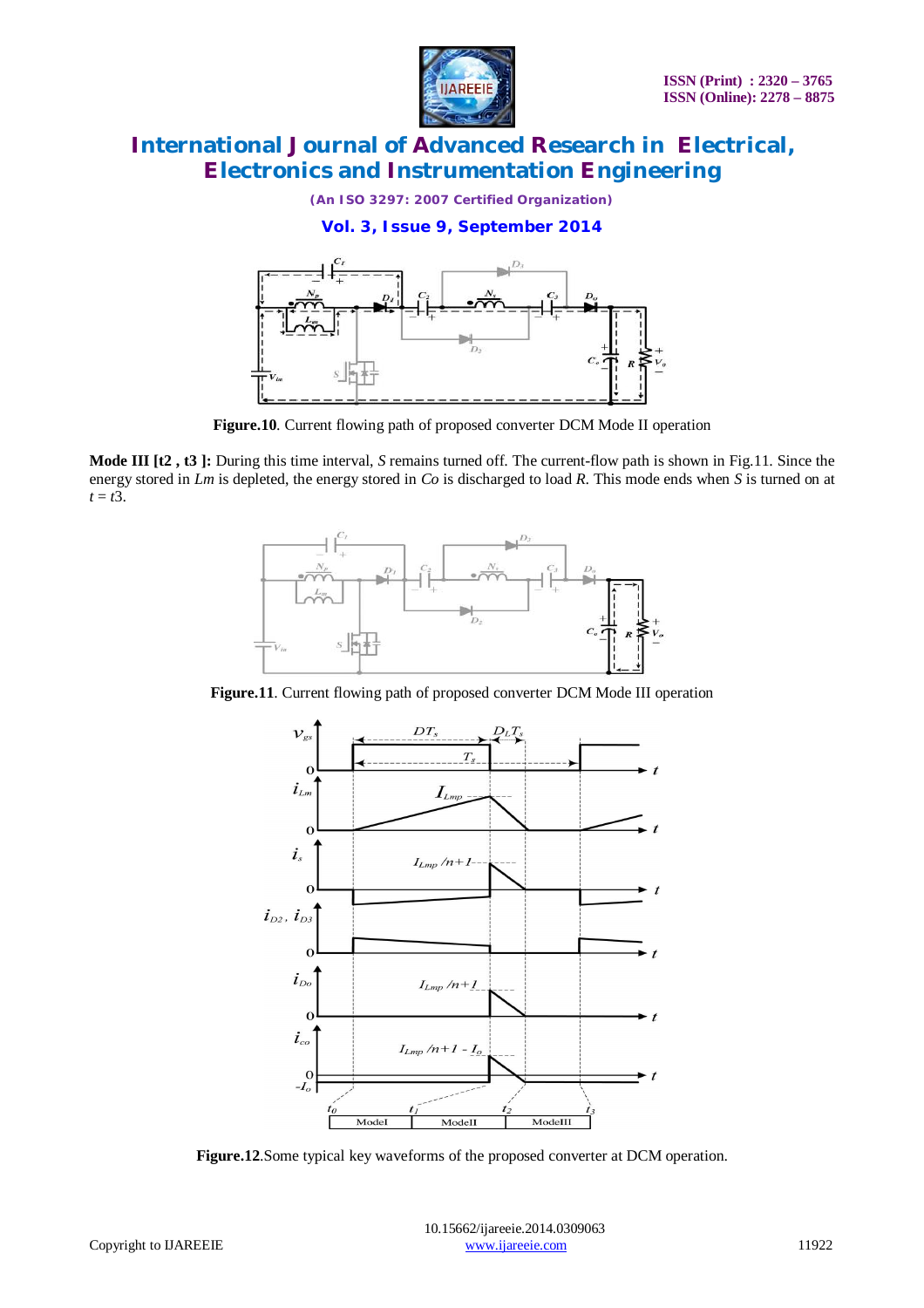

*(An ISO 3297: 2007 Certified Organization)*

### **Vol. 3, Issue 9, September 2014**

#### **III. STEADY STATE ANALYSIS**

#### **3.1.CCM Operation**

At modes IV and V, the energy of the leakage inductor *Lk* is released to the clamped capacitor *C*1. According to previous work, the duty cycle of the released energy can be expressed as

$$
D_{c1} = \frac{t_{c1}}{T_s} = \frac{2(1 - D)}{n + 1} \tag{1}
$$

where *Ts* is the switching period, *Dc* 1 is the duty ratio of the switch, and *tc* 1 is the time of modes IV and V. By applying the voltage-second balance principle on *Lm*, the voltage across the capacitor *C*1 can be represented by

$$
V_{c1} = \frac{D}{1 - D} \cdot V_{\text{in}} \cdot \frac{(1 + k) + (1 - k)n}{2}.
$$
 (2)

Since the time durations of modes I, III, and IV are significantly short, only modes II, V, and VI are considered in CCM operation for the steady-state analysis. In the time period of mode II, the following equations can be written based on Fig. 3.

$$
v_{L1}^{II} = \frac{L_m}{L_m + L_{k1}} V_{\text{in}} = kV_{\text{in}} \tag{3}
$$

$$
v_{L2}^{II} = nv_{L1}^{II} = nkV_{\text{in}}.
$$
 (4)

Thus, the voltage across capacitors *C*2 and *C*3 can be written as

$$
V_{c2} = V_{c3} = v_{L2}^{II} = nkV_{\rm in}.
$$
 (5)

During the time duration of modes V and VI, the following equation can be formulated based on Fig.7

$$
v_{L2}^V = v_{L2}^V = V_{\text{in}} + V_{c1} + V_{c2} + V_{c3} - V_o.
$$
 (6)

Thus, the voltage across the magnetizing inductor *Lm* can be derived as

$$
v_{L1}^V = v_{L1}^{VI} = \frac{v_{L2}^{VI}}{n} = \frac{V_{\text{in}} + V_{c1} + V_{c2} + V_{c3} - V_o}{n}.
$$
 (7)

Using the volt-second balance principle on *Lm*, the following equation is given:

$$
\int_0^{DT_s} v_{L1}^{II} dt + \int_{DT_s}^{T_s} v_{L1}^{VI} dt = 0.
$$
 (8)

Substituting  $(2)$ ,  $(3)$ ,  $(5)$ , and  $(7)$  into  $(8)$ , the voltage gain is obtained as

$$
M_{\text{CCM}} = \frac{1 + nk}{1 - D} + nk + \frac{D}{1 - D} \cdot \frac{(1 - k)(n - 1)}{2}.
$$
 (9)

The ideal voltage gain is written as

$$
M_{\text{CCM}} = \frac{1+n}{1-D} + n. \tag{10}
$$

According to the description of the operating modes, the voltage stresses on the active switch *S* and diodes *D*1 , *D*2 , *D*3 , and *Do* are given as

$$
V_{DS} = \frac{1}{1 - D} V_{\text{in}} = \frac{V_o - nV_{\text{in}}}{n + 1}
$$
\n(11)

$$
V_{D1} = \frac{1}{1 - D} V_{\text{in}} = \frac{V_o - nV_{\text{in}}}{n + 1}
$$
\n(12)

$$
V_{D2} = V_{D3} = V_{Do} = \frac{n}{1 - D} V_{in} = \frac{n}{n + 1} (V_o - nV_{in}). \tag{13}
$$

Equations (11)–(13) mean that with the same specifications, the voltage stresses on the main switch and diodes can be adjusted by the turn's ratio of the coupled inductor.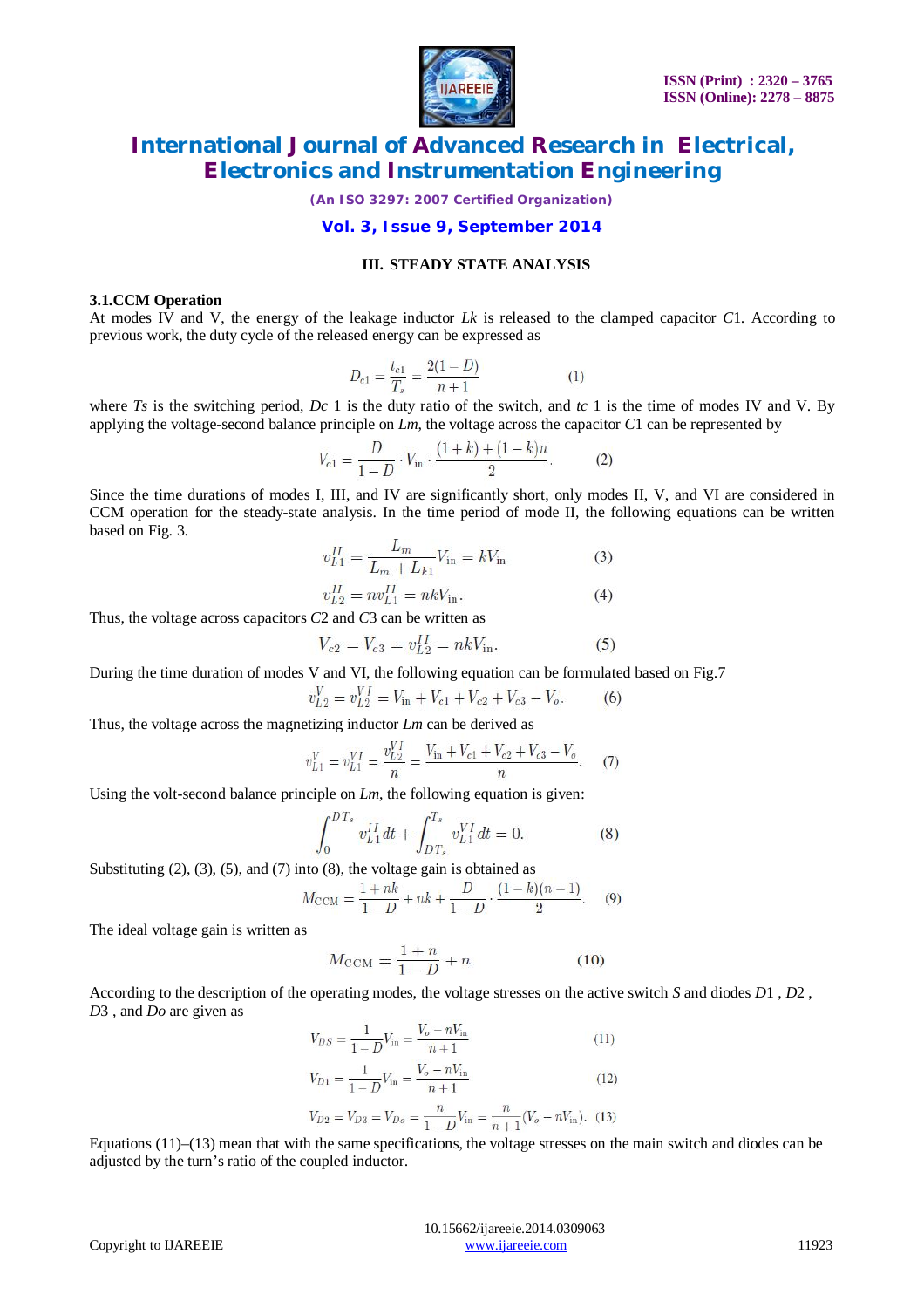

*(An ISO 3297: 2007 Certified Organization)*

### **Vol. 3, Issue 9, September 2014**

#### **3.2. DCM Operation**

In DCM operation, three modes are discussed. The key waveform is shown in Fig. 5. During the time of mode I, the switch *S* is turned on. Thus, the following equations can be formulated based on Fig.9

$$
v_{L1}^I = V_{\text{in}} \tag{14}
$$

$$
v_{L2}^I = nV_{\text{in}}.\tag{15}
$$

The peak value of the magnetizing inductor current is given as

$$
I_{Lmp} = \frac{V_{\text{in}}}{L_m} DT_s. \tag{16}
$$

Furthermore, the voltage across capacitors *C*2 and *C*3 can be written as

$$
V_{c2} = V_{c3} = v_{L2}^I = nV_{\rm in}.
$$
 (17)

In the time interval of mode II, the following equations can be expressed based on Fig.10

$$
v_{L1}^{II} = -V_{c1},
$$
\n
$$
v_{L2}^{II} = V_{in} + V_{c1} + V_{c2} + V_{c3} - V_o.
$$
\n(18)

During the time of mode III, the following equation can be derived from Fig.2.11

$$
v_{L1}^{t11} = v_{L2}^{t11} = 0. \tag{20}
$$

Applying the voltage-second balance principle on *Np* , *Ns* of the coupled inductor, the following equations are given as

$$
\int_{0}^{DT_{s}} v_{L1}^{I} dt + \int_{DT_{s}}^{(D+D_{L})T_{s}} v_{L1}^{II} dt + \int_{(D+D_{L})T_{s}}^{T_{s}} v_{L1}^{III} dt = 0
$$
\n(21)

$$
\int_0^{DT_s} v_{L2}^I dt + \int_{DT_s}^{(D+D_L)T_s} v_{L2}^{II} dt + \int_{(D+D_L)T_s}^{T_s} v_{L2}^{III} dt = 0.
$$
\n(22)

Substituting  $(14)$ ,  $(15)$ ,  $(17)$ ,  $(18)$ ,  $(19)$ , and  $(20)$  into  $(21)$  and  $(22)$ , the voltage gain is obtained as follows:

$$
V_{c1} = \frac{D}{D_L} V_{in}
$$
\n
$$
V_o = \left[ \frac{D}{D_L} (n+1) + (2n+1) \right] V_{in}.
$$
\n(23)

According to (24), the duty cycle *DL* can be derived as

$$
D_L = \frac{(1+n)DV_{\text{in}}}{V_o - (1+2n)V_{\text{in}}}.
$$
\n(25)

#### **IV. SIMULINK MODELS AND RESULTS**

The MATLAB/Simulink model of the proposed converter under full load condition (Po=400W) is shown in Fig.4.1. The output voltage 400v obtained is shown in Fig.4.2. The proposed converter is operated in CCM under full-load cindition.The corresponding diode voltage and current waveforms are shown in Fig's.4.3-4.11.Fig.4.3 Output voltage waveform for proposed converter in CCM operation at Vds **is** clamped at appropriately 70v. Fig. 4.5 Output current waveform for proposed converter in CCM operation at IS is clamped at appropriately 10A. Fig's.4.7&4.8 the Output current waveforms of Id2 and Id3 show that capacitors *C*2 and *C*3 are charged in parallel. The diode currentsID2and ID3 are clamped at appropriately 8A. Fig.4.10.Output current waveform for proposed converter in CCM operation at Id0 is clamped at appropriately 10A. Fig.4.11. is Output voltage waveforms for proposed converter in CCM operation at Vd0 shows the voltage stresses of the main switch and diodes.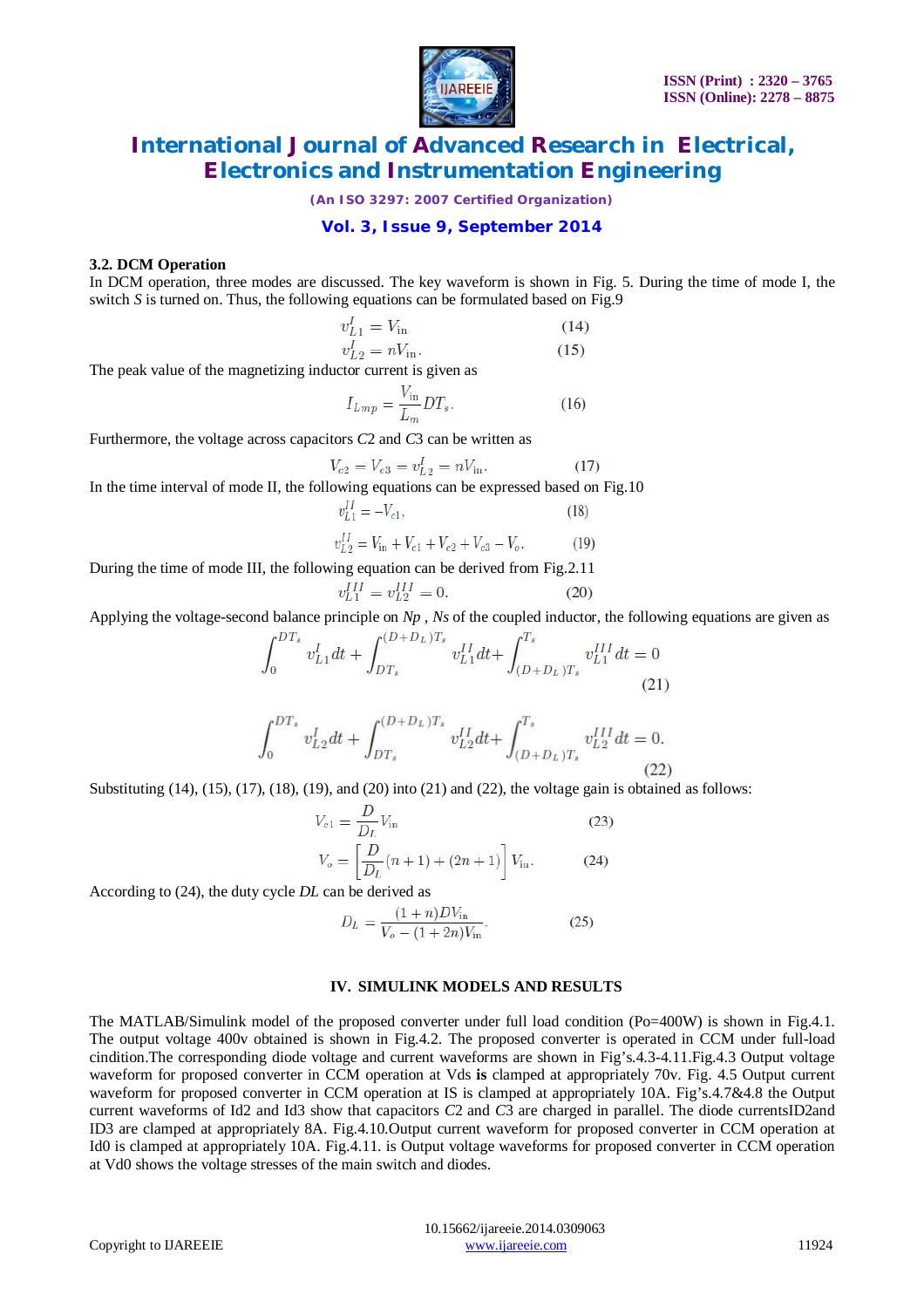

*(An ISO 3297: 2007 Certified Organization)*

**Vol. 3, Issue 9, September 2014**







 **Figure.14.** *Output voltage waveform for proposed converter in CCM operation*



**Figure.15***. Output voltage waveform for proposed converter in CCM operation at Vds.*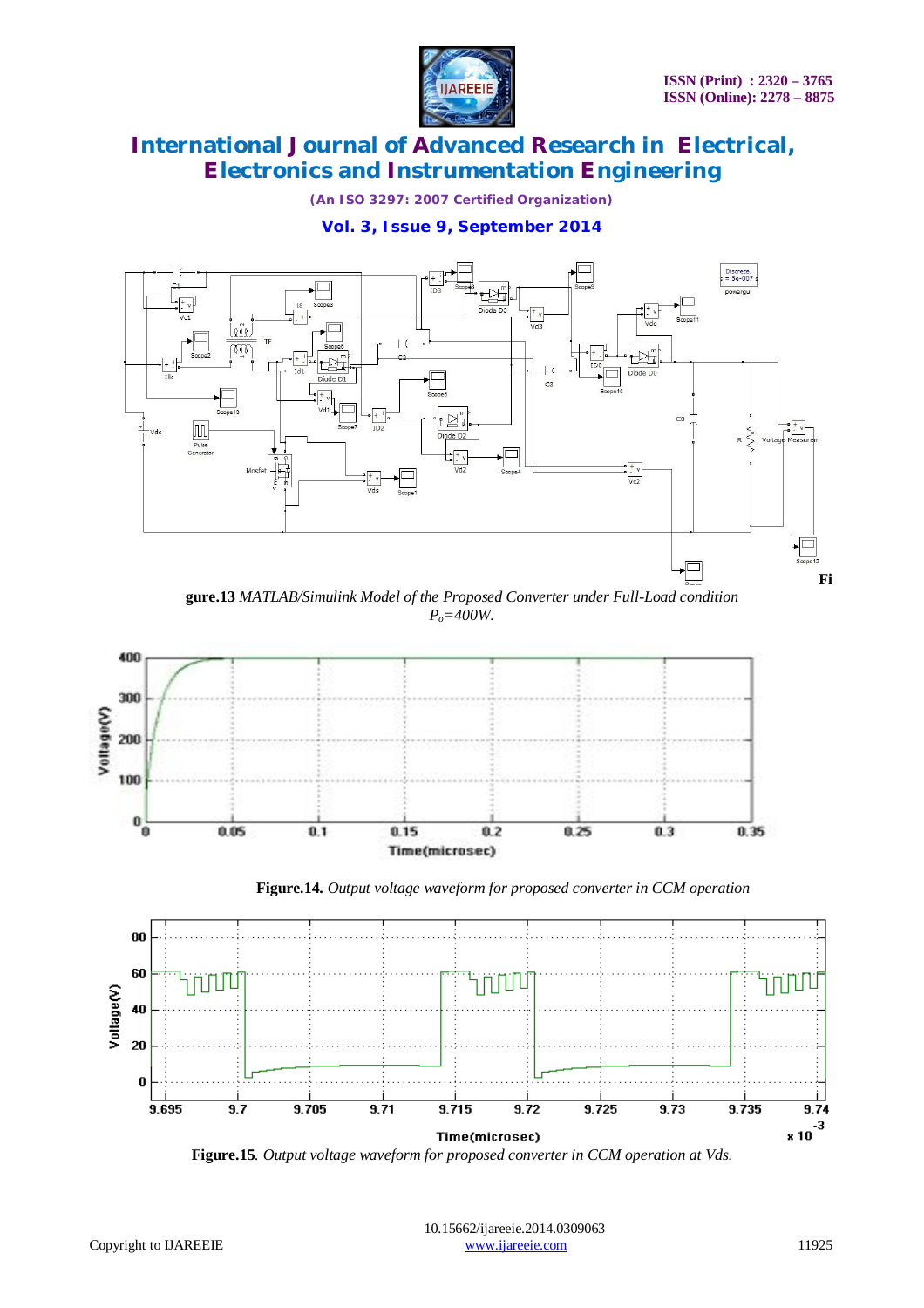

*(An ISO 3297: 2007 Certified Organization)*

**Vol. 3, Issue 9, September 2014**



**Figure.19** *Output current waveform for proposed converter in CCM operation at Id2*.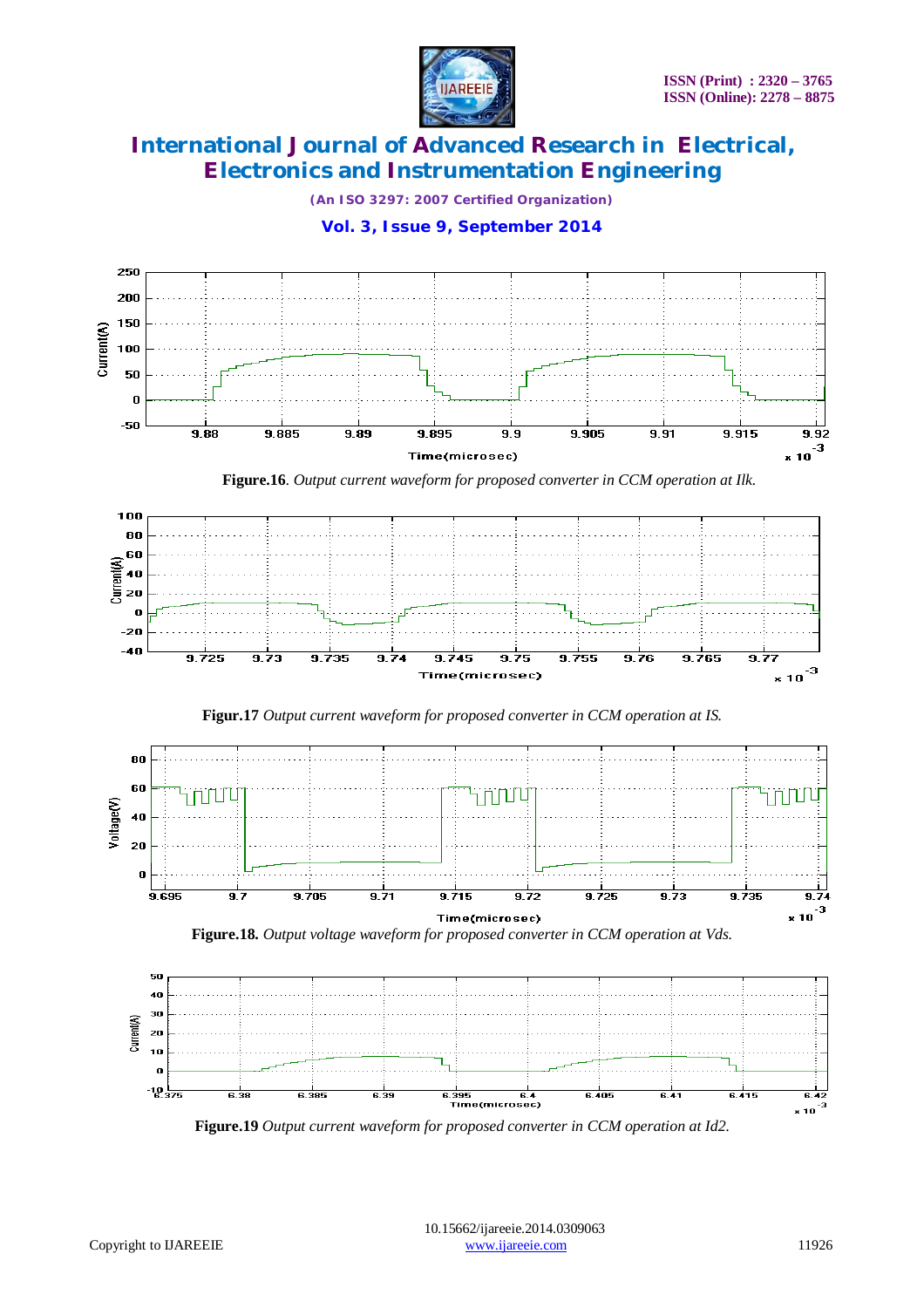

*(An ISO 3297: 2007 Certified Organization)*





 **Figure.23.** *Output voltage waveforms for proposed converter in CCM operation at Vd0.*